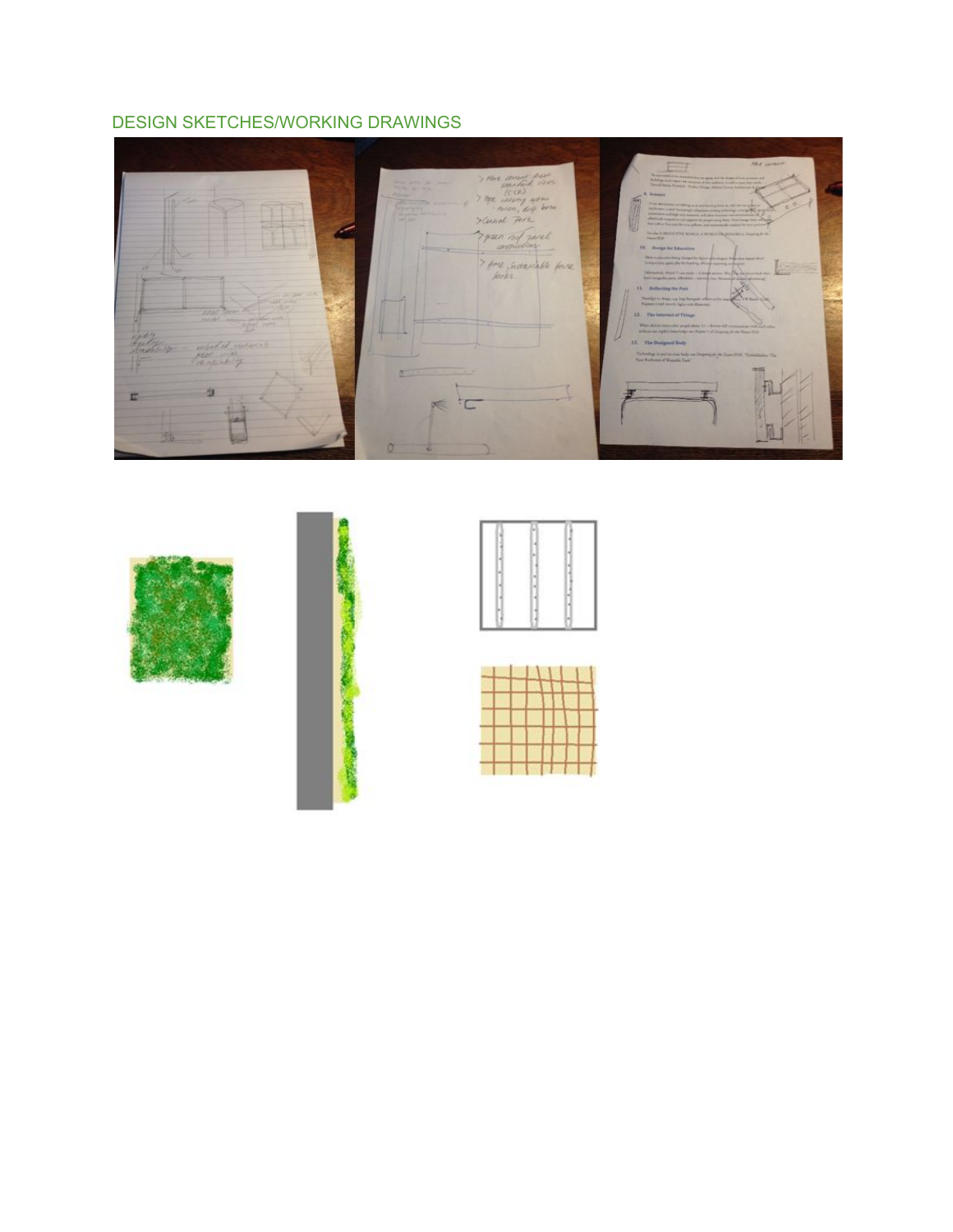

#### MATERIALS

- · Plastic mesh, 20 x 20 mm aperture, 10m x 0.6 m
- · 'Water Lock' felt, 0.915m x 10m
- · 2 x 1m 30mm aluminium angles
- · 1m 30mm aluminium rectangle
- · Fibre cement
- · 4 x washer discs
- $\cdot$  4 x bolts (rounded top)
- · 2 x bolts (hexagonal top)
- $\cdot$  4 x nuts (hexagonal)
- · *Hypnum cupressiforme*

#### CONSTRUCTION STEPS

- 1. I measured 50cm x 50cm of the plastic mesh, and cut it using sharp kitchen scissors.
- 2. I measured 3 50cm x 50cm of felt, marked it with pen, and cut it likewise.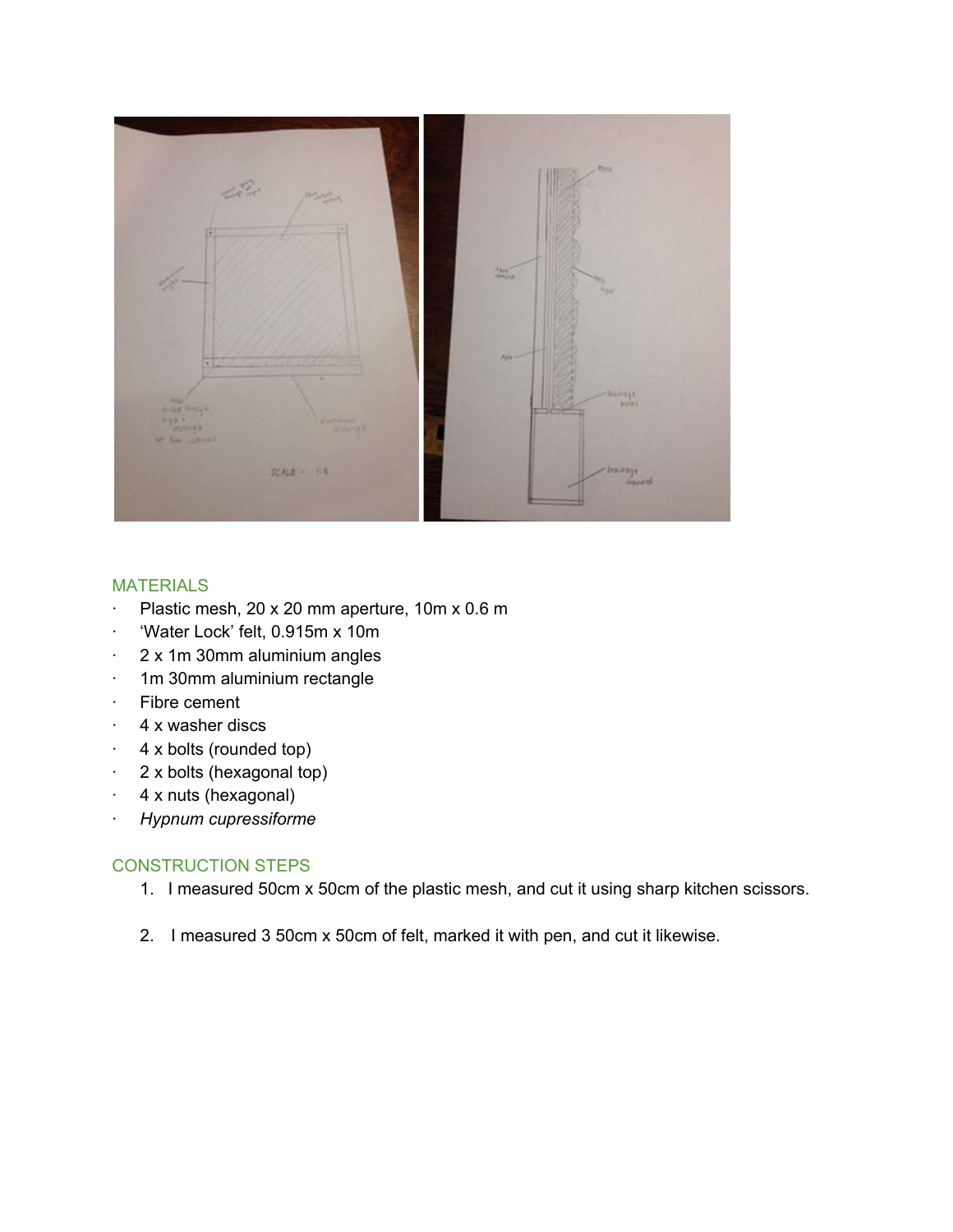

3. I marked out the 50cm x 50cm dimensions on the fibre cement.



4. My dad then, using a saw, cut the piece while I held the other end for stability.

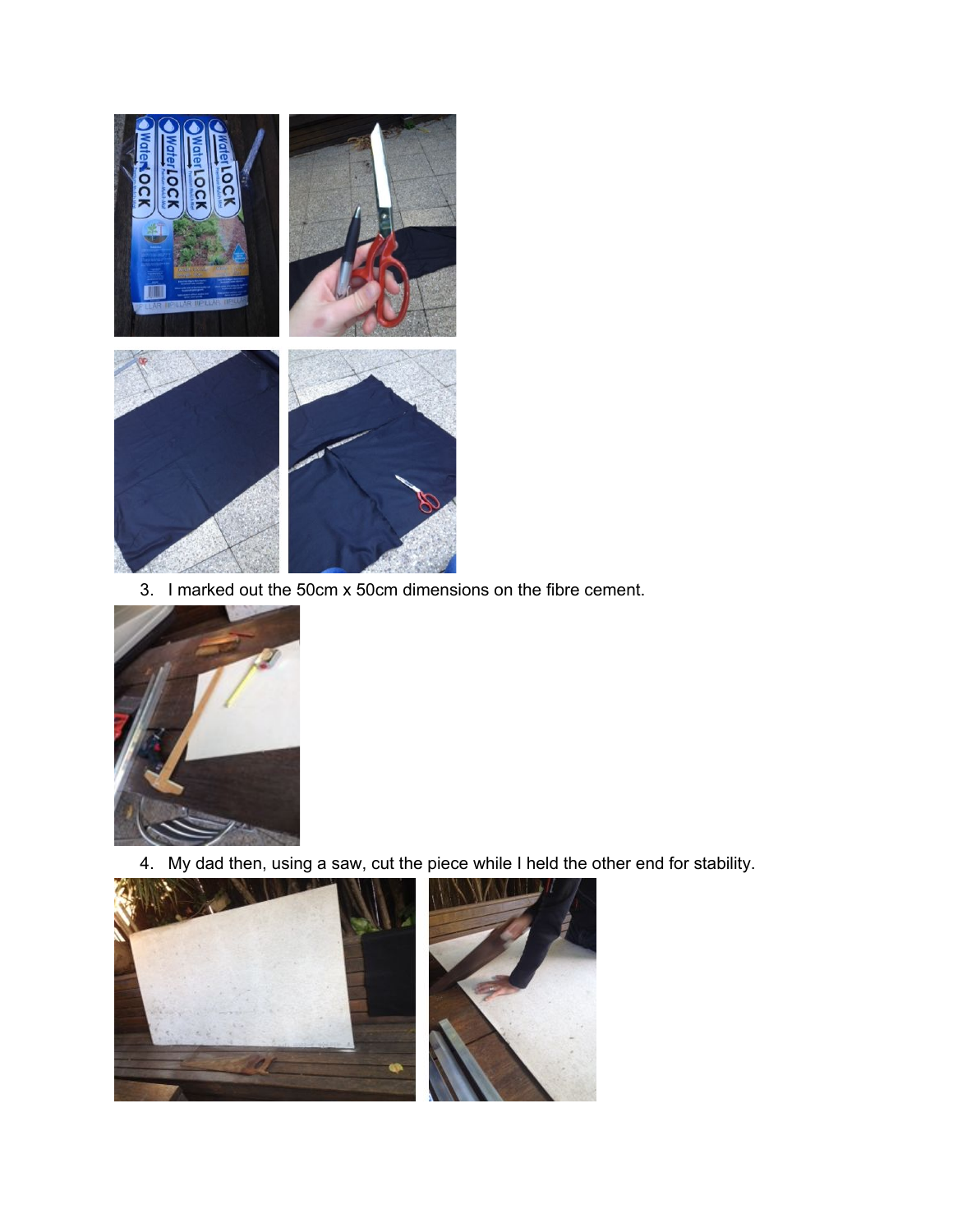5. He marked each 1m aluminium angle at 50cm, and used a different saw to cut them in half, using the clamp in the garage to steady it. This also occurred with the 1m aluminium rectangle.



- 6. To smooth the edges, I picked off any sharp pieces with gloved hands.
- 7. I laid all the materials together to see make sure they were all in proportion and fit together.
- 8. I then laid the fibre cement piece on 4 bricks and positioned the aluminium angles around the fibre cement board.
- 9. My dad drilled a hole through each corner of the panel and bolted it in place.



- 10. I laid the 3 felt layers over the panel, and, using the fabric scissors, made an incision where I poked through the bolt. I then fastened the nut and the locking nut to keep them in place.
- 11. I went to a rainforest in the Southern Highlands of NSW and pried moss off the rocks, then placed it on rolls of aluminium foil.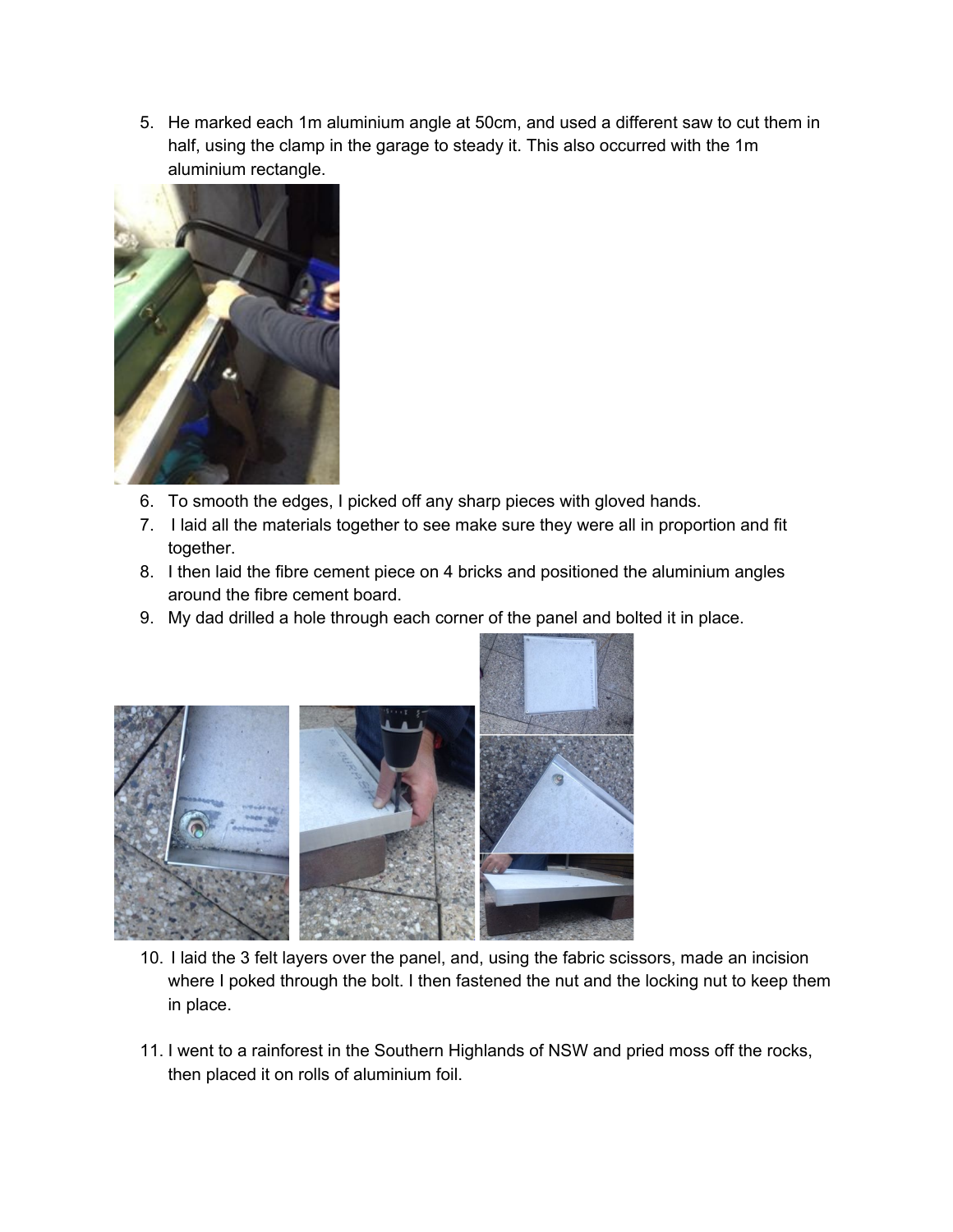

12. These were then watered and rolled up, with an air flow between the sheets, and transported home.



13. I placed the moss pieces across the felt, using a spray bottle to moisten it before I placed it on. I patted it down firmly and added extra layers to encourage the moss to attach to the felt.

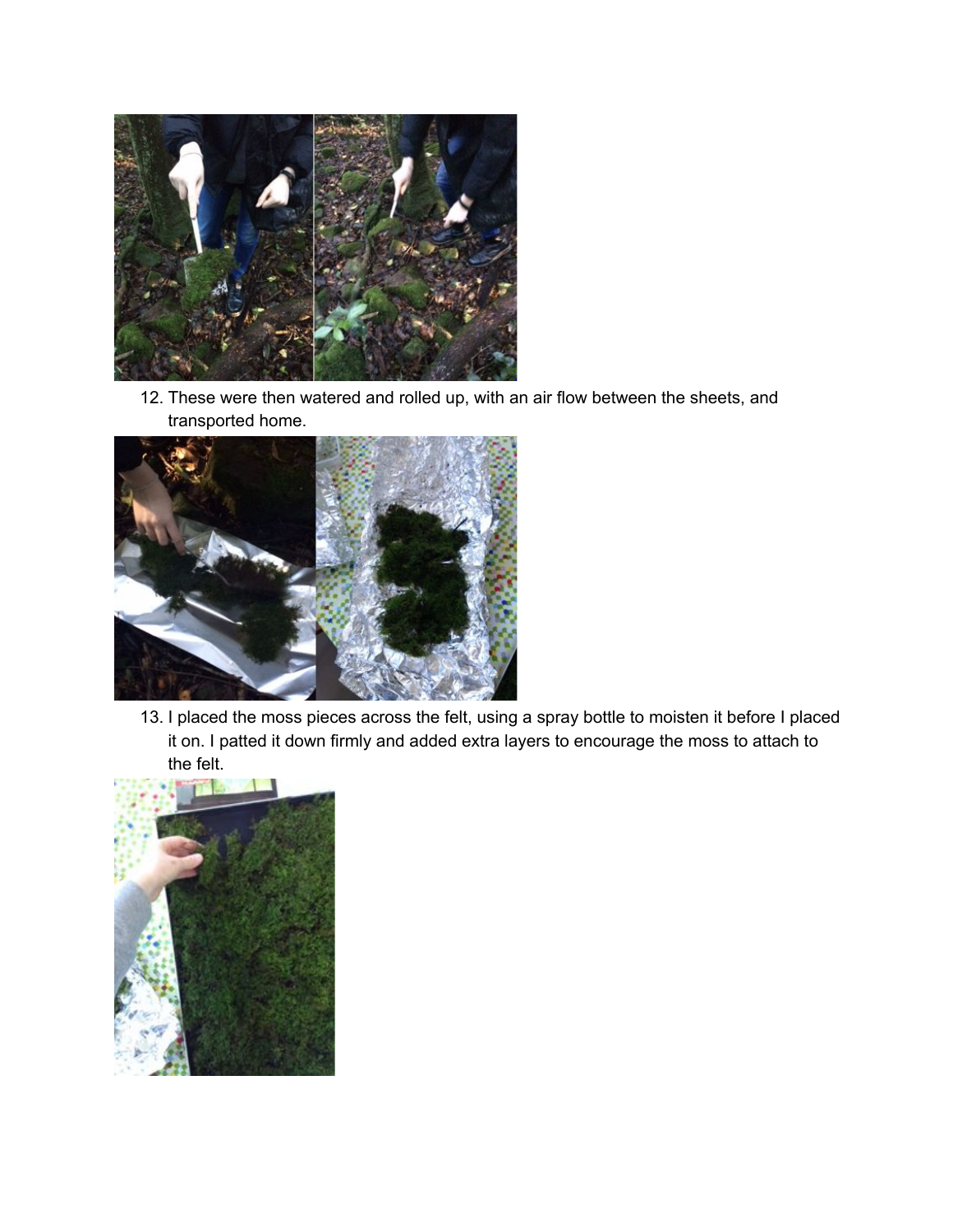- 14. My dad then, using a hand drill, drilled two bolts through the side of an aluminium angle and the aluminium rectangle to attach them together.
- 15. He then drilled 4 holes of 5mm diameter at 100mm intervals between the panel and the rectangle



16. I then stretched the plastic mesh taut over the panel and hooked it underneath the nuts at each of the 4 corners



17. I then used kitchen scissors to trim the mesh that hung over the edge to make the panel look more pleasing.

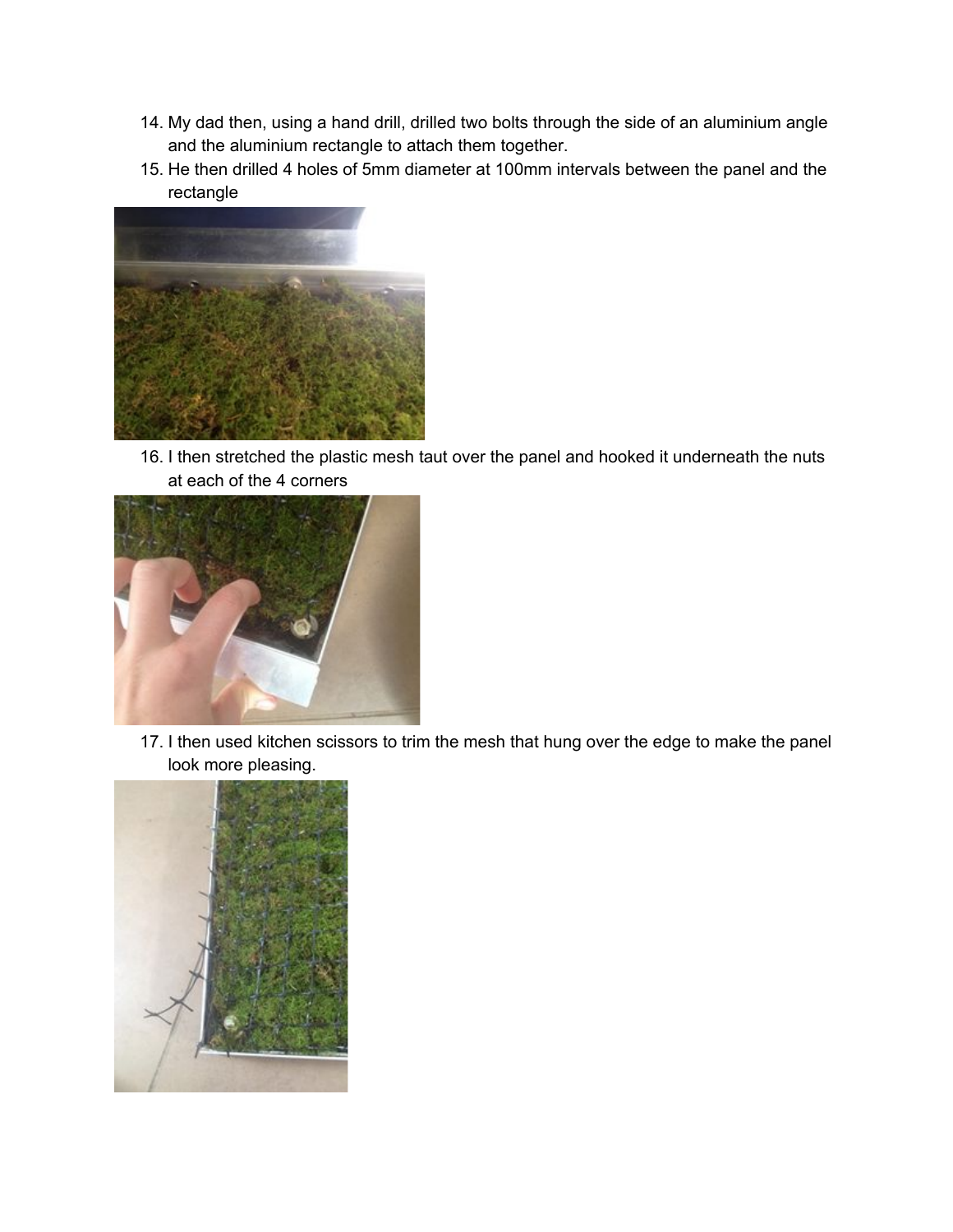# **Final photos**

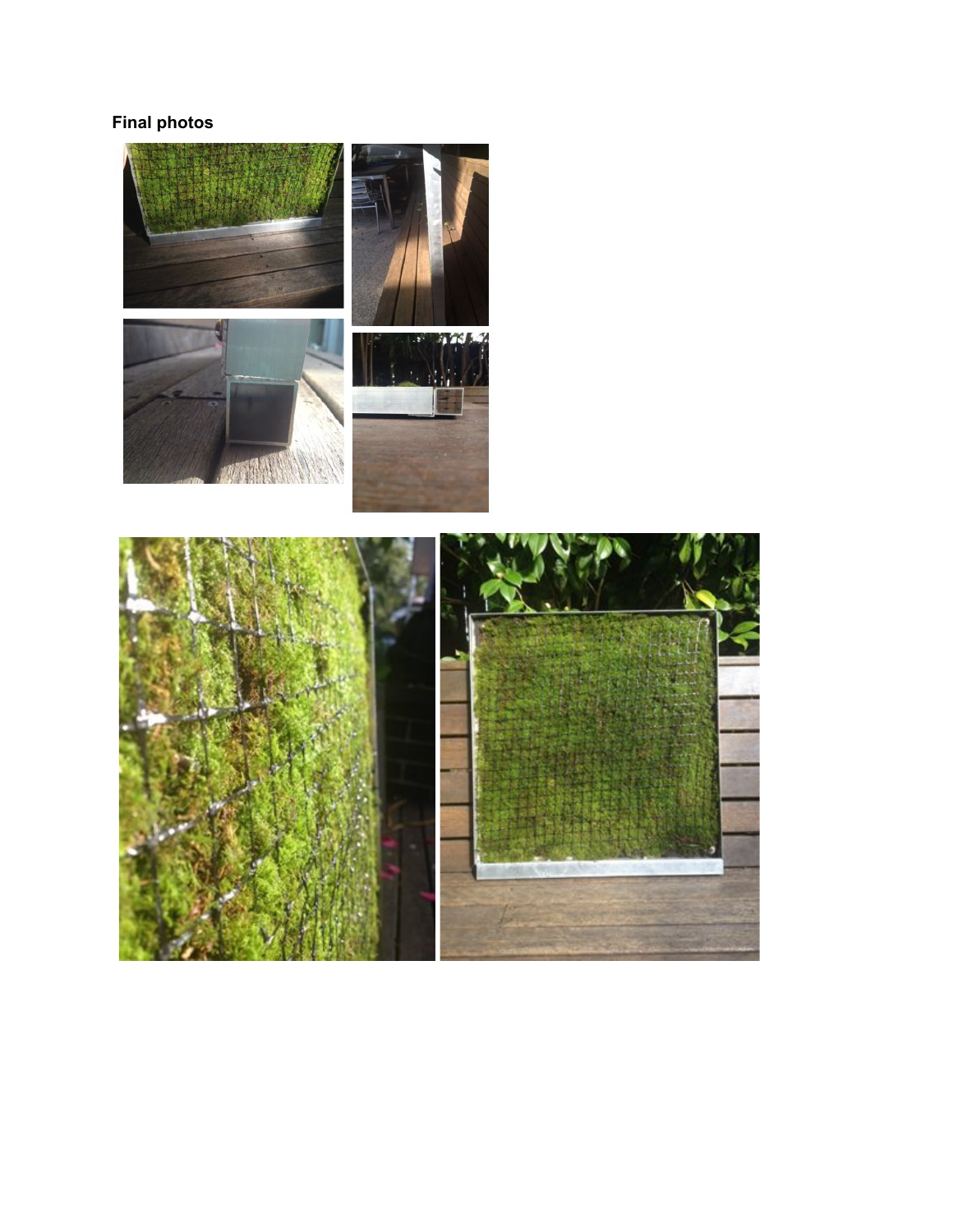

## **Risk assessment**

| <b>Risk</b>                                                                | Injury                                                | Precaution                                                                                                                    |
|----------------------------------------------------------------------------|-------------------------------------------------------|-------------------------------------------------------------------------------------------------------------------------------|
| Injuring yourself with a drill<br>or a saw while constructing<br>prototype | Cuts or injuries to<br>hands                          | Let an adult do this. They should take<br>extra care to keep hands out of the way<br>of the drill, and wear protective gloves |
| Cutting yourself on rough<br>aluminium edges                               | Cuts or injuries to<br>hands or exposed<br>body parts | Take extra care to keep hands away from<br>sharp edges, wear protective gloves, file<br>away the rough edges on the aluminium |
| Cutting yourself on<br>protruding nails                                    | Cuts or injuries to<br>hands or exposed<br>body parts | Place a covering on any protruding nails,<br>such as a nut                                                                    |
| Contamination by soils or<br>other chemicals in found<br>moss              | Sickness or<br>poisoning                              | Check that there are no unusual signs or<br>colours on the moss collected and wash<br>hands afterwards                        |

# **Overcoming problems/ Design process**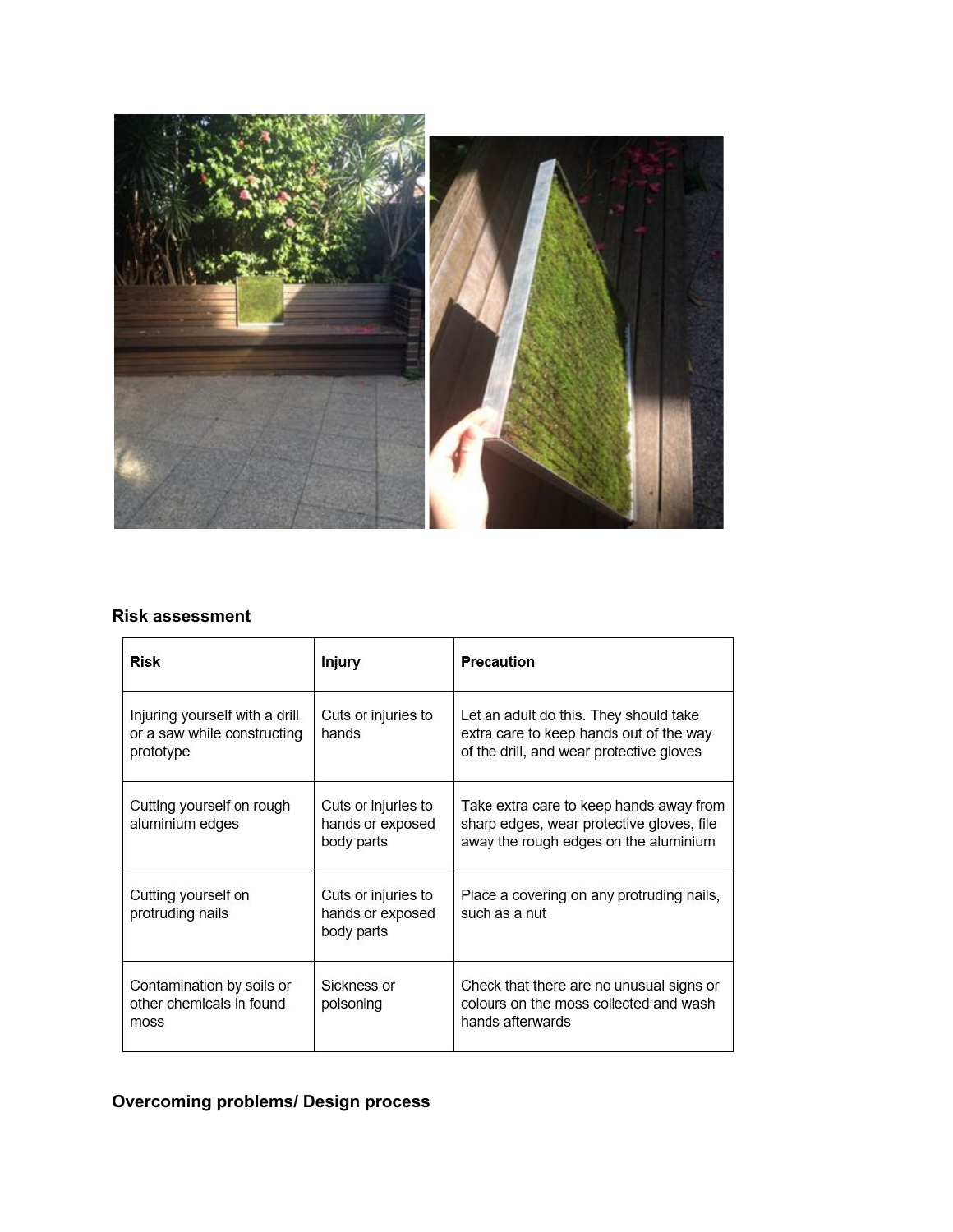Originally I wanted to put moss on street furniture, like a shop awning or rubbish bin. However, I realised that a system of panelling would be more flexible. The panels would cover a larger surface area if able to be installed on buildings, and a simple panel system means that moss could also shop awnings or even the roofs of buses. A panel system would also be easy to add to existing structures and easier to mass-produce and install.

I originally wanted to also have a system installed on the back of the panel whereby the panel could be attached to a wall or a similar surface. I then realised that it would limit where they could be installed to only vertical surfaces, and so I changed it as it needed to be flexible. I therefore decided to let there be optional installation systems, and to not add them to my panel. Possible ones are below (U-rail and T-rail):



My original designs also included an irrigation system of pipes running through the back of each of the panels. This was so that water and perhaps a nutrient-rich solution could be distributed to all of the moss. However, after further research, I have found that the species of moss I have chosen, *Ceratodon purpureus,* does not need high amounts of water and thus such a system would be rendered useless. Also, it would be too hard to create a system that gave the right amounts of water, with the right force (for example, in a mist spray), that also was aesthetically pleasing.

Another feature that was originally included in my design was a funnel system. The aim of this system was to shelter the moss panels from the rain, and thus channel any extra water down via a pipe system to a drain. It was important that the moss didn't get too much water at any one time, to prevent overhydration. However, they were all too large and conspicuous, a piping system was too hard to engineer. Also, most buildings already have an eave or gutter system so that the wall doesn't directly get wet, and so instead of creating my own system, I recommend that panels be installed under the existing eave of a building.